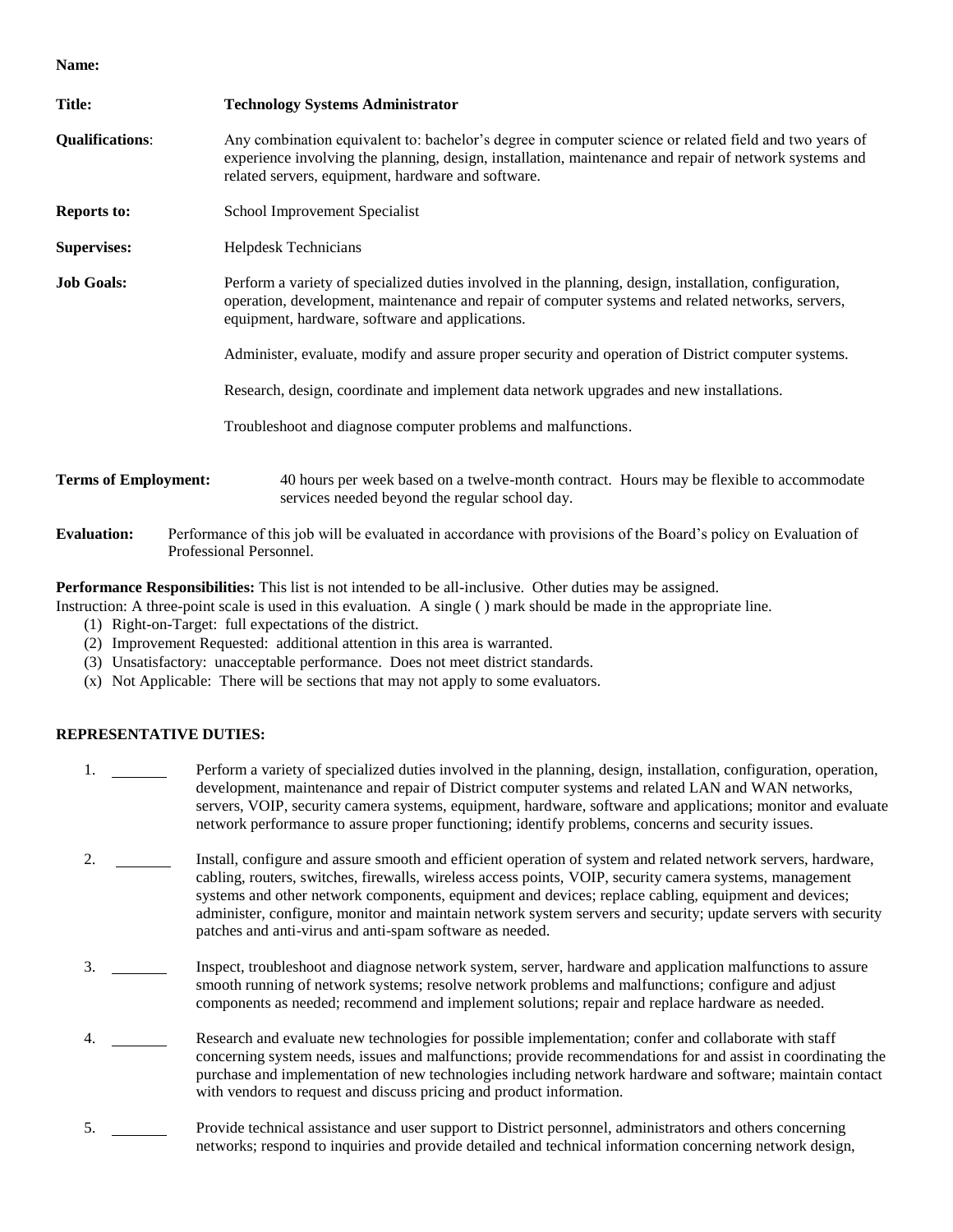equipment, hardware, software, routing, security, connectivity, configuration, malfunctions, applications, practices, techniques and procedures.

- 6. Install server and work station software; test applications to assure proper operation; configure hardware and software to assure network access and smooth system operations; troubleshoot and resolve operating system malfunctions; obtain and install software updates and upgrades as needed; migrate data and coordinate and assure proper compatibility between network systems.
- 7. Compile and analyze a variety of information and data related to network system use; prepare and maintain a variety of records and files related to network utilization, hardware and software configurations, back-ups and assigned activities.
- 8. Perform a variety of system administration activities including establishing and maintaining user accounts, directories, passwords, e-mail accounts, internet connectivity, firewalls and designated programs and systems; administer e-mail, database, anti-virus and anti-spam systems.
- 9. Communicate with personnel, administrators and various outside agencies to exchange information, coordinate projects and activities, and resolve issues or concerns.
- 10. Operate a variety of computers, servers, peripherals, testers, meters, analyzers, specialized software and hand tools; drive a vehicle to conduct work.
- 11. Provide for data integrity, security and availability on network servers and systems; maintain and configure security and anti-virus settings on District servers; schedule and initiate system backups; develop, plan and provide disaster recovery services for District network systems.
- 12. Recommend and participate in the development, maintenance and implementation of network standards, policies and procedures.
- 13. Participate in a variety of special technology projects and respond to emergency situations related to network systems as needed; collaborate with contractors on network projects as directed.
- 14. Provide help desk support and technical assistance to District personnel concerning computer operations, hardware, software, applications, network systems and related malfunctions; receive phone calls and work orders; assess, identify and respond to user needs.
- 15. Serve as an informational resource to District personnel concerning the operation of computer systems, hardware, software and related peripherals; respond to inquiries and provide information concerning related practices, procedures, applications and malfunctions.
- 16. Maintain a variety of records related to work orders, inventory, asset management, mileage and assigned activities.
- 17. Monitor and follow up on work orders and related maintenance and repairs; confer with and update technology personnel concerning computer malfunctions, problems, hardware, software, networks, information and backup data.
- 18. Operate computers, peripherals and a variety of specialized software; set up computer equipment for staff and student use as directed; check in and out software and equipment as needed.
- 19. Prepare computer equipment for staff/student use; install software and hardware and observe elements of the computer for evidence of incorrect performance; connect work stations to network server and assure access to system information and files; upgrade and update computer software and applications.
- 20. Compose and distribute handouts, e-mails and other correspondence related to assigned technology functions; maintain informational documents in support of help desk operations.
- 21. Provide training to District staff concerning the operation of various computer software as assigned.
- 22. Attend and participate in various meetings as assigned.
- 23. Travel to work sites for the purpose of supporting users or receiving training.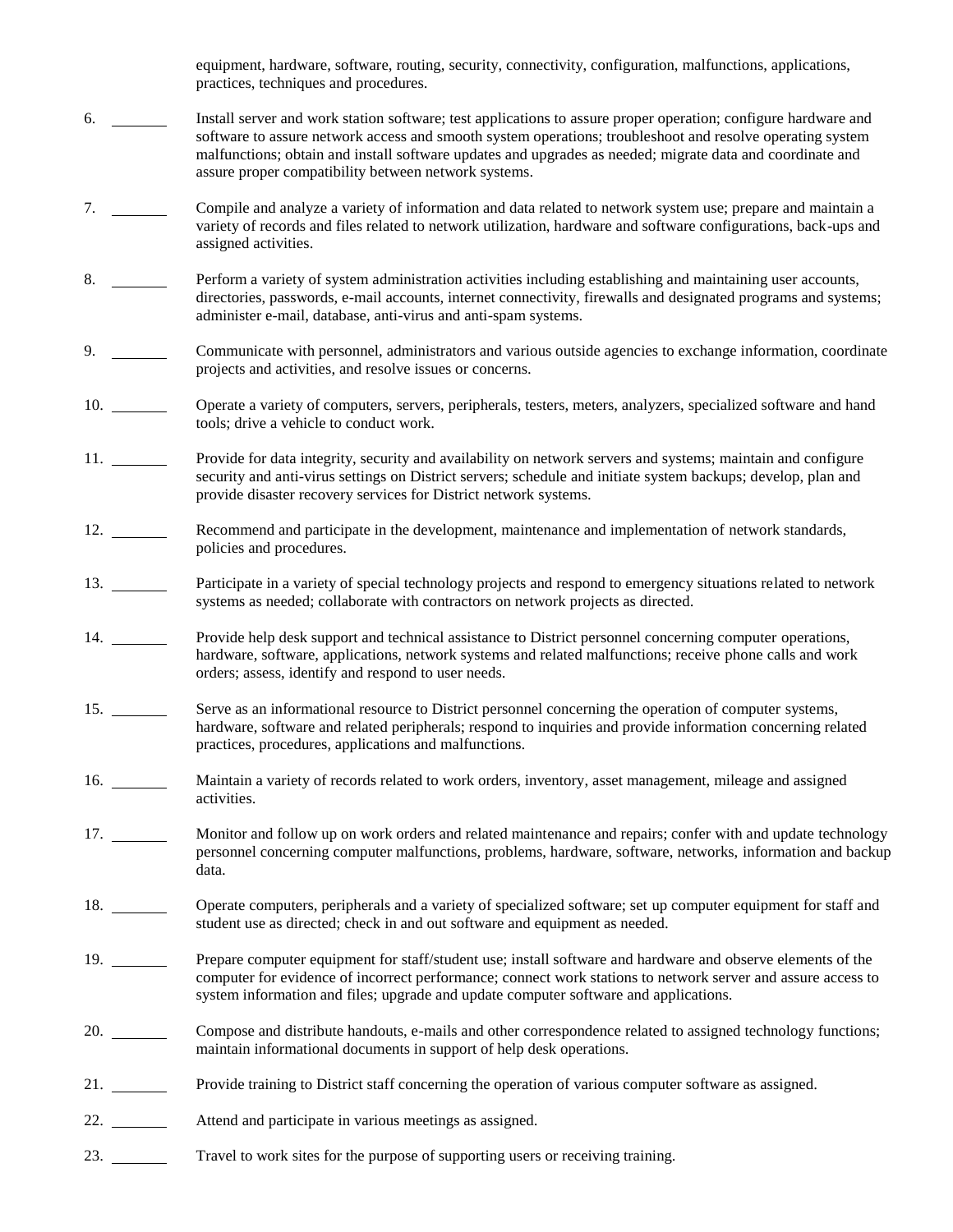| 24.                                      | Perform related duties as assigned.      |
|------------------------------------------|------------------------------------------|
| 25.                                      | Attendance                               |
| 26.                                      | Punctuality                              |
| 27.                                      | Dependability                            |
|                                          | Relationship with Other Personnel        |
| 29.                                      | Relationship with Students/Public        |
| 30.                                      | Quality of Work                          |
| <b>31.</b> The same of $\overline{31}$ . | Cooperation                              |
| 32.                                      | Work Habits (Neatness, Speed, Etc.)      |
| 33.                                      | School Ethics (Confidentiality, Loyalty) |
| 34.                                      |                                          |

## **EVALUATION SUMMARY**

I believe that this employee's major strong points are:

| ι.                                        |  |
|-------------------------------------------|--|
| $\mathcal{D}$<br>$\overline{\phantom{a}}$ |  |
| 3.                                        |  |
| 4.                                        |  |

I believe that the following are possible areas for focus for next year:

| . .                           |  |
|-------------------------------|--|
| ◠<br>$\overline{\phantom{a}}$ |  |
| $\mathbf{c}$<br>. ب           |  |

| I have read this evaluation and have had a conference with the evaluator. | Yes | No. |
|---------------------------------------------------------------------------|-----|-----|
| I agree with the evaluator.                                               | Yes | No. |
| If no, with what specific statement(s) do you disagree?                   |     |     |

\_\_\_\_\_\_\_\_\_\_\_\_\_\_\_\_\_\_\_\_\_\_\_\_\_\_\_\_\_\_\_\_\_\_\_\_\_\_\_\_\_\_\_\_\_\_\_\_\_\_\_\_\_\_\_\_\_\_\_\_\_\_\_\_\_\_\_\_\_\_\_\_\_\_\_\_\_\_\_\_\_\_\_\_\_\_\_\_\_\_

\_\_\_\_\_\_\_\_\_\_\_\_\_\_\_\_\_\_\_\_\_\_\_\_\_\_\_\_\_\_\_\_\_\_\_\_\_\_\_\_\_\_\_\_\_\_\_\_\_\_\_\_\_\_\_\_\_\_\_\_\_\_\_\_\_\_\_\_\_\_\_\_\_\_\_\_\_\_\_\_\_\_\_\_\_\_\_\_\_\_